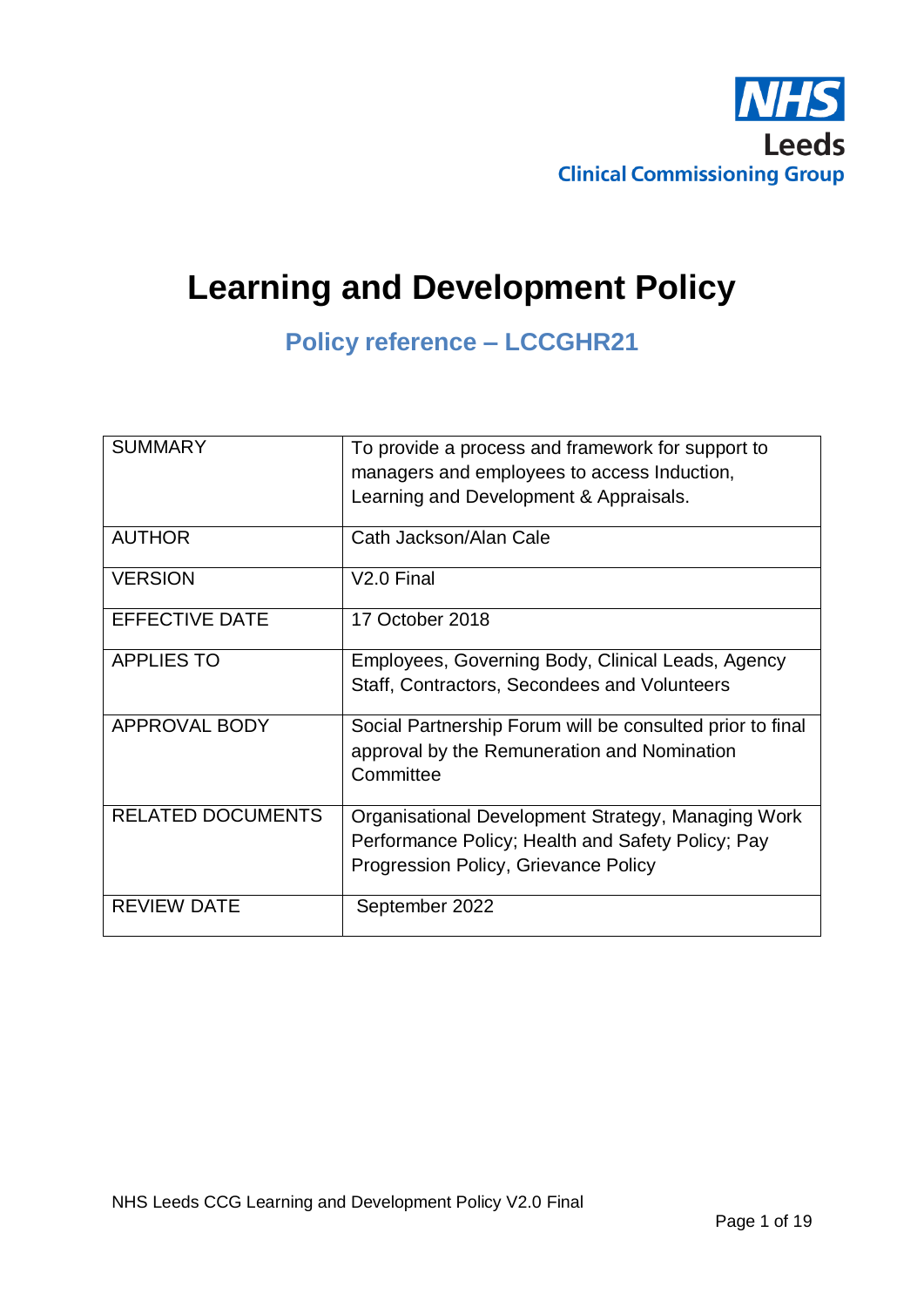# **VERSION CONTROL SHEET**

| <b>Version</b> | <b>Date</b> | <b>Author</b>                | <b>Status</b> | <b>Comment</b>                                           |
|----------------|-------------|------------------------------|---------------|----------------------------------------------------------|
| 1.1            | 26/03/2014  | Wendy Kelvin                 | <b>Draft</b>  |                                                          |
| 1.2            | 07/04/2014  | <b>Hannah Morris</b>         | <b>Draft</b>  | Updated following management<br>comments                 |
| 1.3            | 12/05/2014  | Liz Orton                    | <b>Draft</b>  | <b>Updated following Social</b><br>Partnership Forum     |
| 1.4            | 15/7/2015   | Angela Rust                  | Final         | Scheduled review                                         |
| 1.5            | 12/10/2015  | <b>Tazeem Hanif</b>          | Final         | Ratified at the Leeds Social<br>Partnership Forum        |
| 1.6            | 15/02/2017  | Cath Jackson                 | <b>Draft</b>  | Addition of GDPR update<br>paragraph (4)                 |
| 2.0            | 11/05/2018  | Cath<br>Jackson/Alan<br>Cale | <b>Draft</b>  | Full review of policy with<br>transition to a single CCG |
|                | 17/08/2018  |                              | <b>Draft</b>  | <b>Updated following Social</b><br>Partnership Forum     |
|                | 27/09/2018  |                              | <b>Draft</b>  | Approved by Social Partnership<br>Forum                  |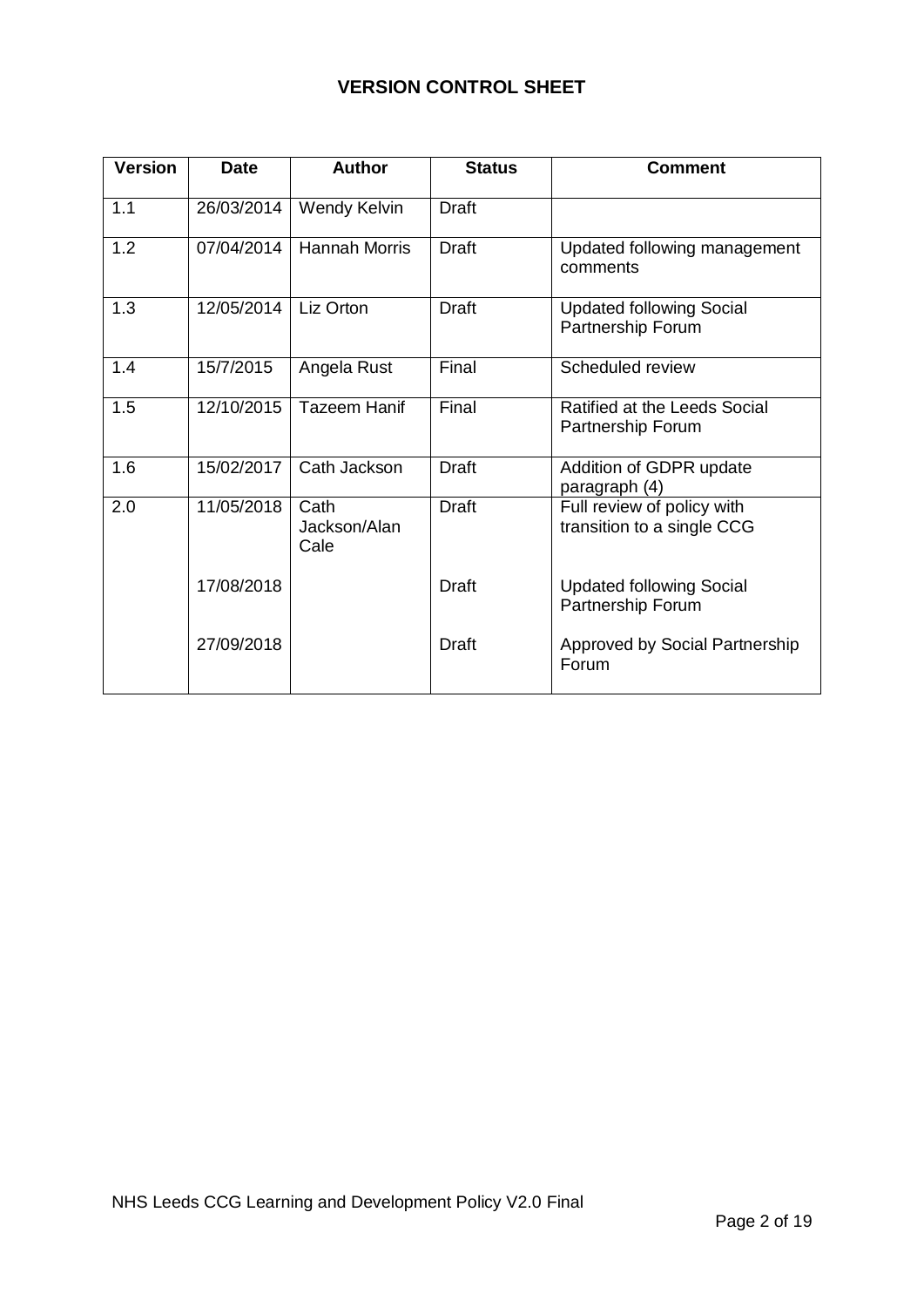## **CONTENTS**

| <b>Section</b> |                                                  |                |
|----------------|--------------------------------------------------|----------------|
|                | Purpose                                          | 4              |
| 2              | Scope                                            | 4              |
| 3              | <b>Equality statement</b>                        | 4              |
| 4              | Data Protection Regulation                       | 5              |
| 5              | Accountability                                   | 5              |
| 6              | Implementation and monitoring                    | 5              |
| 7              | Responsibilities                                 | 5              |
| 8              | <b>Principles</b>                                | 6              |
| 9              | Induction                                        | $\overline{7}$ |
| 10             | Statutory and mandatory training                 | $\overline{7}$ |
| 11             | Appraisal                                        | 8              |
| 12             | Resources for development activities             | 9              |
| 13             | Application for development activities           | 9              |
| 14             | Dealing with a dispute                           | 10             |
|                | <b>Appendix</b>                                  |                |
| 1              | <b>Statutory and Mandatory Training Matrices</b> | 12             |

2 Long Term Development Activity Criteria 15 3 Equality Impact Assessment 18 and 18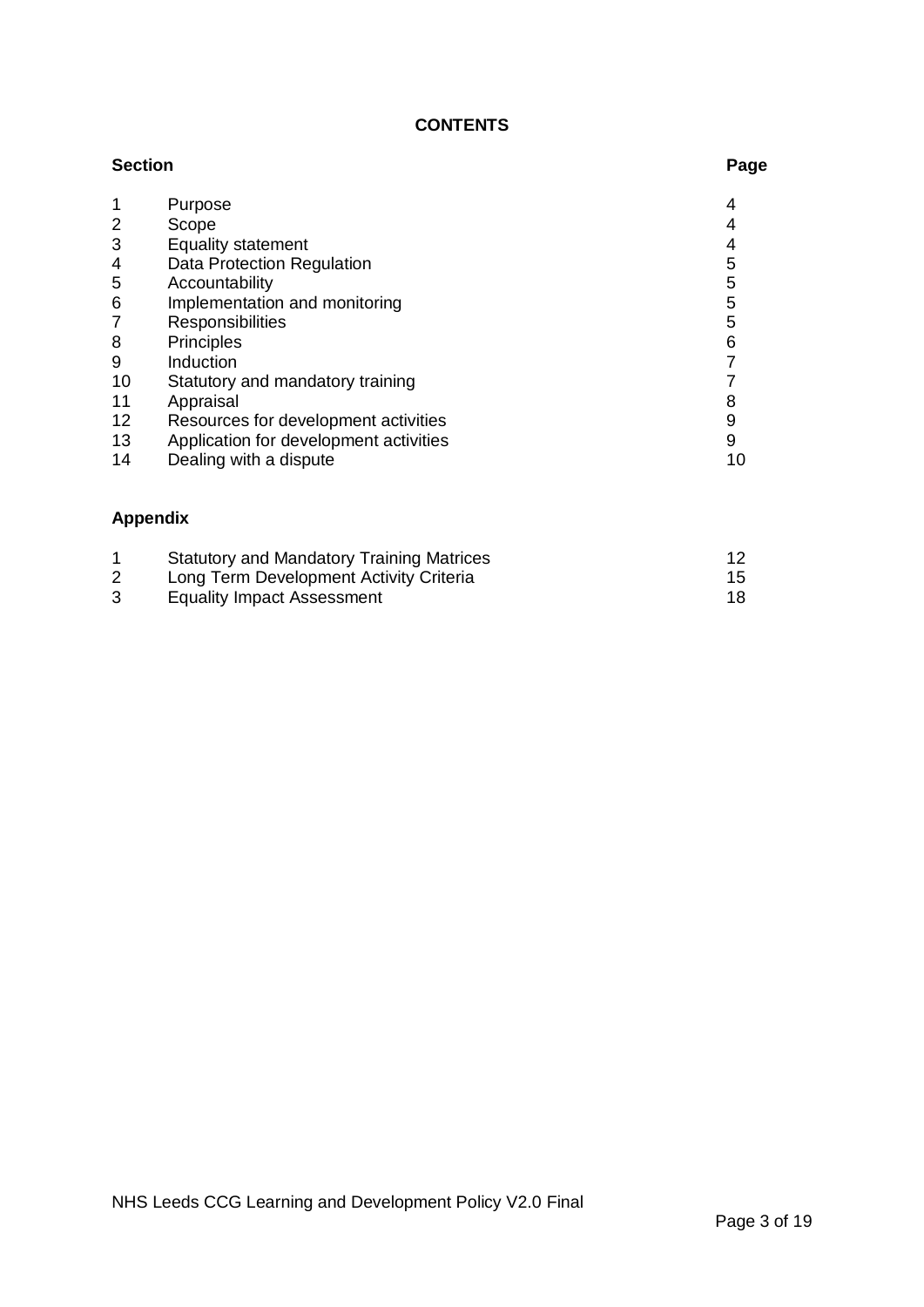## **1. PURPOSE**

- 1.1 This policy sets out the organisation's approach to learning and development. The organisation is committed to its workforce and supporting learning and development opportunities as part of its commitment to lifelong learning and supporting the workforce in adapting to new ways of working.
- 1.2 The organisation wants its employees to be clear how the organisation demonstrates this commitment, in order that they can play their own part, given that learning and development is mutually beneficial to both themselves and the organisation.
- 1.3 This policy covers the broad categories within learning and development and will apply to the various activities that employees undertake in relation to their employment including: Induction, Statutory and Mandatory training, other learning and development activities and Appraisal.
- 1.4 The policy aims to:
	- Provide employees and managers with clear guidance on the principles and processes with regard to learning and development.
	- Provide managers with a clear framework by which they can manage and support the development of employees including making decisions regarding funding and time off.
	- Provide employees with clear guidance on the parameters, criteria etc. that will apply to learning and development activities, including the `time off` and funding that they may be offered.
	- Confirm and specify the organisation's commitment to equipping employees with the necessary skills required to undertake their roles competently and confidently as the key to delivering the NHS vision of patient centred care. In turn, employees are expected to take responsibility for developing these skills.

## **2. SCOPE**

- 2.1 This policy has been developed in line with the organisation's overall vision and strategy and reflects a belief in the need to develop all permanent and temporary employees (those on a fixed term and agency contracts) as defined by the ERA 1996, whether employed on a full time or part time basis.
- 2.2 This policy relates to staff with an employed status. The principles of the policy also apply to Governing Body Members and, where appropriate, Clinical Leads, agency staff, contractors, those with honorary contracts, seconded staff and volunteer staff. The level of support will depend upon the nature and duration of the contract and the capability requirements of the post.

## **3. EQUALITY STATEMENT**

3.1 In applying this policy, the organisation will have due regard for the need to eliminate unlawful discrimination**,** promote equality of opportunity**,** and provide for good relations between people of diverse groups, in particular on the grounds of the following characteristics protected by the Equality Act (2010); age, disability, gender, gender reassignment, marriage and civil partnership, pregnancy and maternity, race, religion or belief, and sexual orientation. In addition, the CCG will ensure that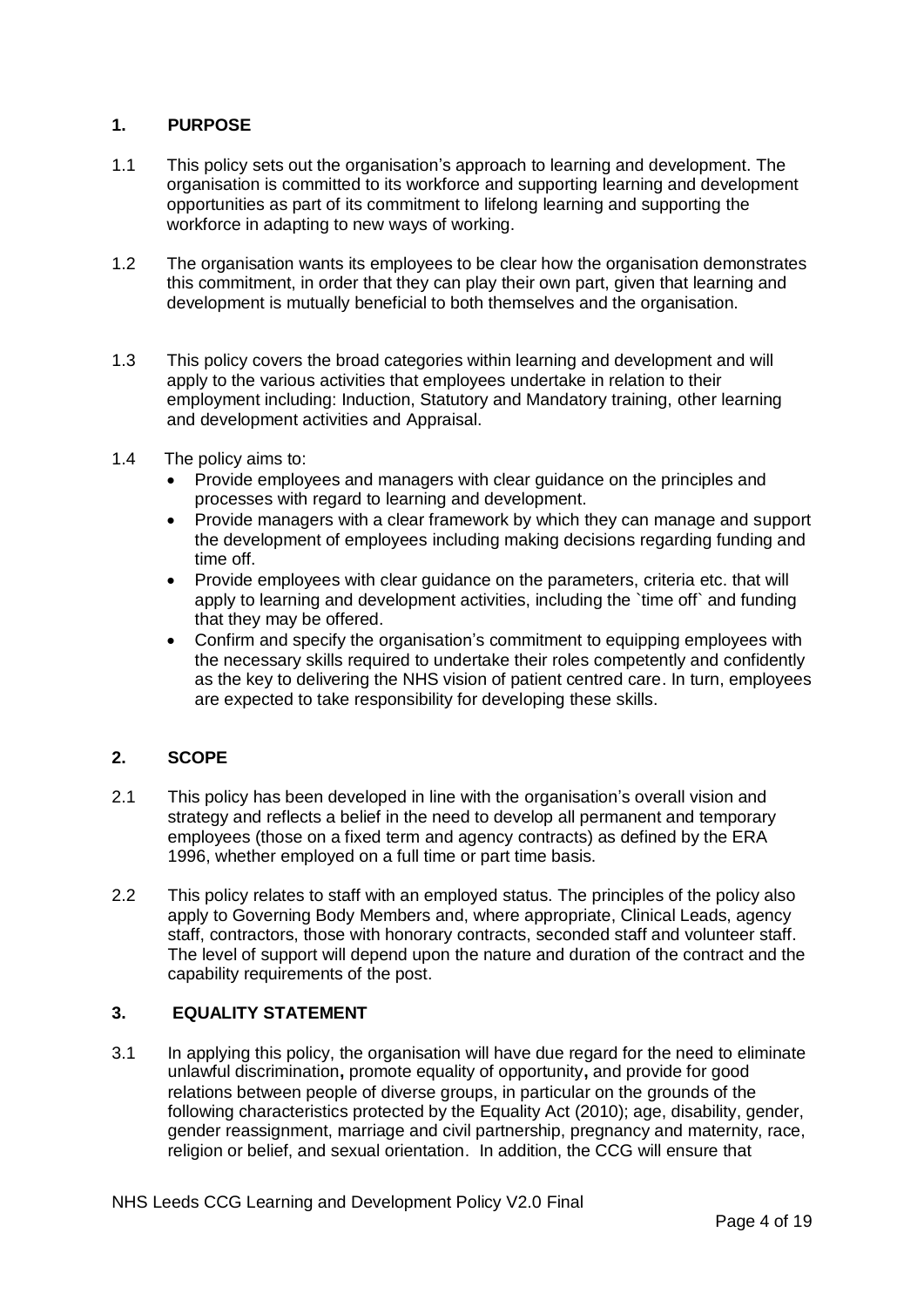employees and job applicants are not unreasonably discriminated against on the basis of other characteristics including socio-economic status, offending background, political affiliation and trade union membership. An Equality Impact Assessment is used for all policies and procedures. See Appendix 3

## **4. DATA PROTECTION REGULATION (GDPR)**

4.1 The CCG is committed to ensuring that all personal information is managed in accordance with current data protection legislation, professional codes of practice and records management and confidentiality guidance. More detailed information can be found in the CCGs Data Protection and Confidentiality and related policies and procedures.

## **5. ACCOUNTABILITY**

5.1 The Chief Executive is accountable for this policy.

#### **6. IMPLEMENTATION AND MONITORING**

- 6.1 The Remuneration and Nomination Committee are responsible for the formal approval and monitoring compliance with this policy. Following ratification, the policy will be shared with staff in the e-bulletin and will be available on the website.
- 6.2 The policy and procedure will be reviewed periodically by Human Resources in conjunction with managers and Trade Union representatives where applicable. Where a Learning and Development review is necessary due to legislative change, this will happen immediately.

#### **7. RESPONSIBILITIES**

7.1 Good working relations are vital for the organisation to operate successfully and provide services. There is a joint responsibility for management, trade unions and employees to accept the responsibility of working together on issues in good faith and with the shared intention of facilitating good working relations.

#### 7.2 Employees

It is the responsibility of employees to ensure that they:

- Regard statutory and mandatory training as a priority.
- Report their non-attendance at training and provide the reason for their absence.
- Record development activity undertaken and the resources/time invested in it.
- Comply with the requirements of the induction process, statutory/mandatory training, appraisal process and protected learning time, which includes completion of the relevant application forms and providing any supporting evidence.
- Feedback, share or present work and learning undertaken within the limits of any confidentiality provisions, including capturing learning within Appraisal documentation.

#### 7.3 Line Managers

It is the responsibility of line managers to ensure that they: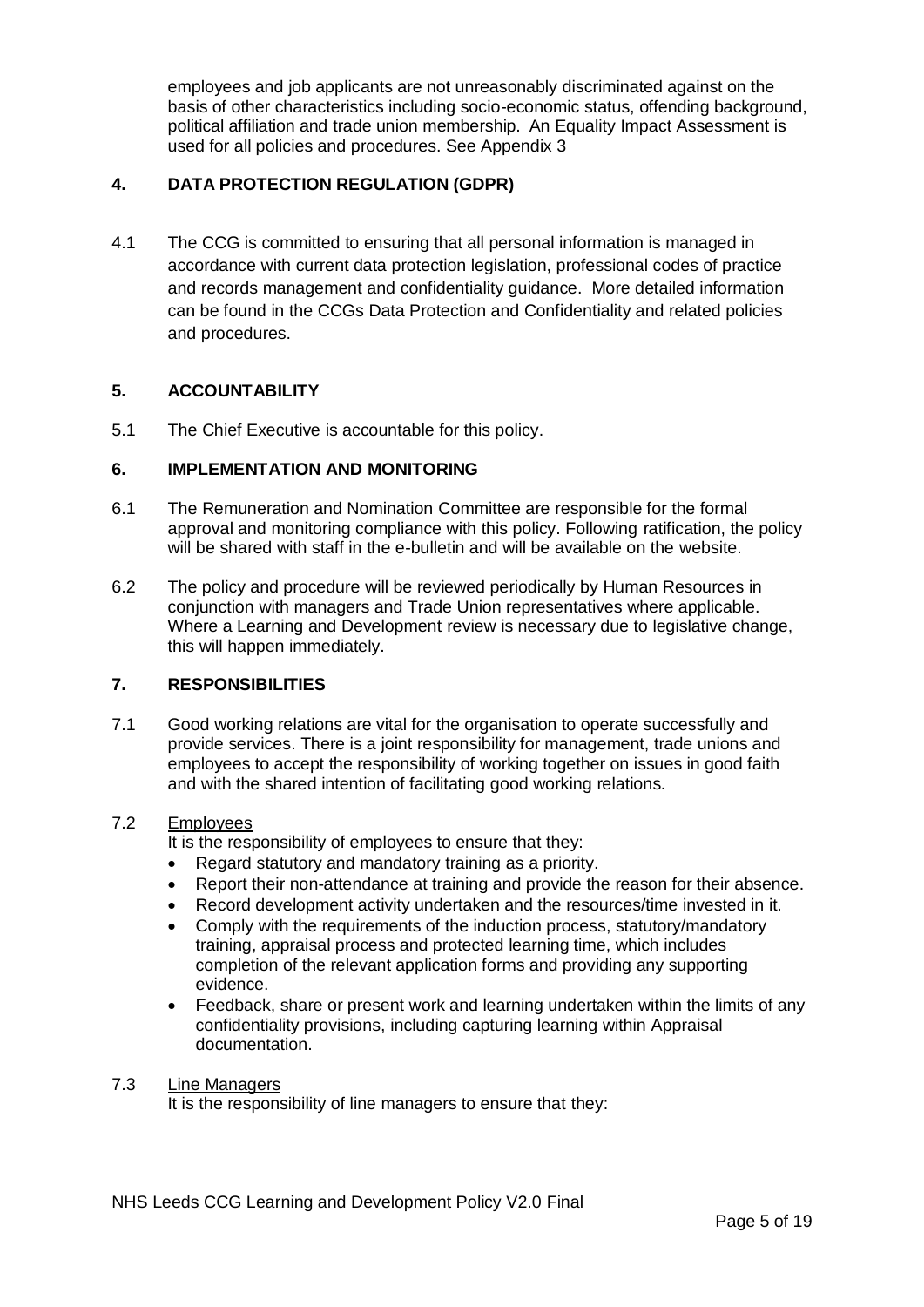- Identify protected time within their diaries to provide a quality and informative induction which covers familiarisation with the working environment, policies, procedures and guidelines specific to their role.
- Identify protected time within their diaries for appraisals and book appraisals with their team.
- Provide employees with protected time to meet the requirements of the induction process, appraisal process and statutory and mandatory training as a priority.
- **Enable employees to transfer learning to the workplace.**
- Clarify the minimum skill set requirement for their service prior to agreeing any application for protected learning time.
- Record development activity undertaken and the resources/time invested in it.
- Follow the process/criteria as set out in this policy before decisions about protected learning time are made.
- Conduct an additional induction for employees returning to the organisation after an absence of 6 months or more due to maternity, paternity and adoption leave, a career break, secondment or long-term sickness.

#### 7.4 Learning and Development Service

It is the responsibility of the Learning and Development service to ensure that:

- Training programmes are commissioned to meet the quality standards agreed with the commissioning organisation.
- Records of attendance are maintained and reasons for non-attendance captured at induction and statutory and mandatory training, ensuring personal records are updated.
- Report on attendance and compliance at individual and organisational level in the agreed format.
- Maintain records of appraisals undertaken and reports on uptake in the agreed format.
- Evaluate training to ensure consistent quality.
- Meet delegates' access, dietary or specific requirements as a reasonable adiustment.
- Conduct training needs analysis or reports as agreed within the Service Level Agreement.
- Employees newly recruited to the organisation are supported to meet induction requirements.
- Advice, assistance and guidance are provided to employees and managers on the application of this policy and failures to comply with the expectations of this policy.

#### **8. PRINCIPLES**

- 8.1 The policy must be applied in the context of the individual job role and engagement arrangements to ensure support requested is appropriate, justified and proportionate. The level of support will depend upon the nature and duration of the contract and the capability requirements of the post.
- 8.2 The organisation will apply criteria as set out in this policy in making decisions regarding the funding and time off to pursue development activities. The criteria seek to provide a common framework that will apply to all employees to achieve consistency and equity, whilst also allowing flexibility to accommodate specific circumstances and requirements, at the discretion of senior managers.
- 8.3 All development activity must be founded on needs evident in organisational, workforce, and individual development plans, and endorsed by a manager authorised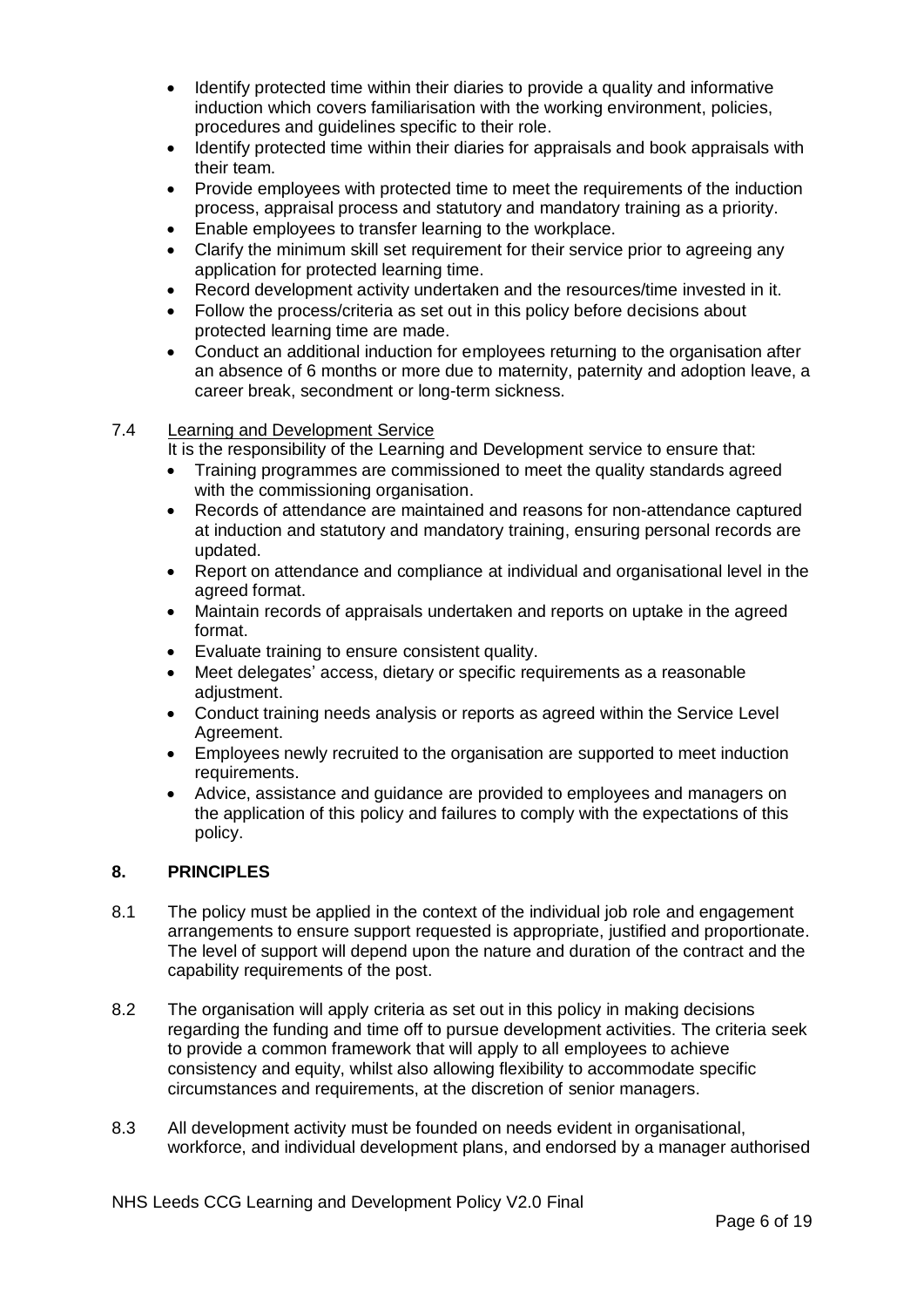to do so by the organisation. Resources invested in development activity will be prioritised. Every effort should be made to ensure that the effects of development activity being undertaken does not unduly disadvantage individuals, their colleagues, groups of staff, or the service. Managers need to ensure there is clarity with regards to support, which should be fair and proportionate to role, role requirement and individual need.

#### **9. INDUCTION**

- 9.1 Induction is the start of a "contractual" relationship between the organisation and its employees and is fundamental in setting standards and influencing patterns of behaviour for the future. It is recognised that an effective induction process is an invaluable way of ensuring that new employees know and understand the values of the organisation and the part they play in upholding these in the work they do. It is also an important way of helping new employees understand the services provided and the relationships between different teams in delivering these.
- 9.2 Line managers are responsible for ensuring all employees receive a local induction via completion of the Induction Checklist, which must be commenced on the first day of employment. Induction activity as identified within the induction checklist should be fully completed and recorded as complete within two months of starting in the organisation. This includes submitting a copy of the checklist to the Learning and Development team for recording compliance and for a copy to be placed on the personal file. The checklist is available on the CCG extranet.
- 9.3 Line managers are also responsible for completing the induction checklist for all nondirectly employed staff e.g. agency workers and contractors. Health and safety matters and information governance must be covered, in addition to any role specific areas as identified by the line manager. The completed checklist should be sent to the Learning and Development team within 2 months.
- 9.4 All new starters should attend a corporate welcome session. In addition, organisational wide team briefs are held by senior managers as an opportunity to hear key messages and allow staff to feedback. Employees are expected to attend team briefs wherever possible and keep up to date with other methods of communication such as the e-bulletin. Further information to support induction is available on the CCG extranet.

#### **10. STATUTORY AND MANDATORY TRAINING**

- 10.1 Statutory training is laid down by law, primarily in section 2 of the Health and Safety at Work Act (1974). Mandatory training is training recognised by the organisation as essential for someone to safely undertake a task or role, or to comply with other organisational policies and strategies, for example, for the development of the organisation.
- 10.2 Training defined as statutory or mandatory is not an option and must be kept up to date as a priority in line with the matrix in appendix 1. All employees will be supported to complete statutory and mandatory training in working time. The Statutory and Mandatory Training Matrix outlines the required topic, level, frequency, duration and delivery method of all required courses for:
	- All employed staff.
	- Governing Body Members.
	- Employees with higher level requirements.
	- Agency workers, Honorary Contract holders and Independent Contractors.

NHS Leeds CCG Learning and Development Policy V2.0 Final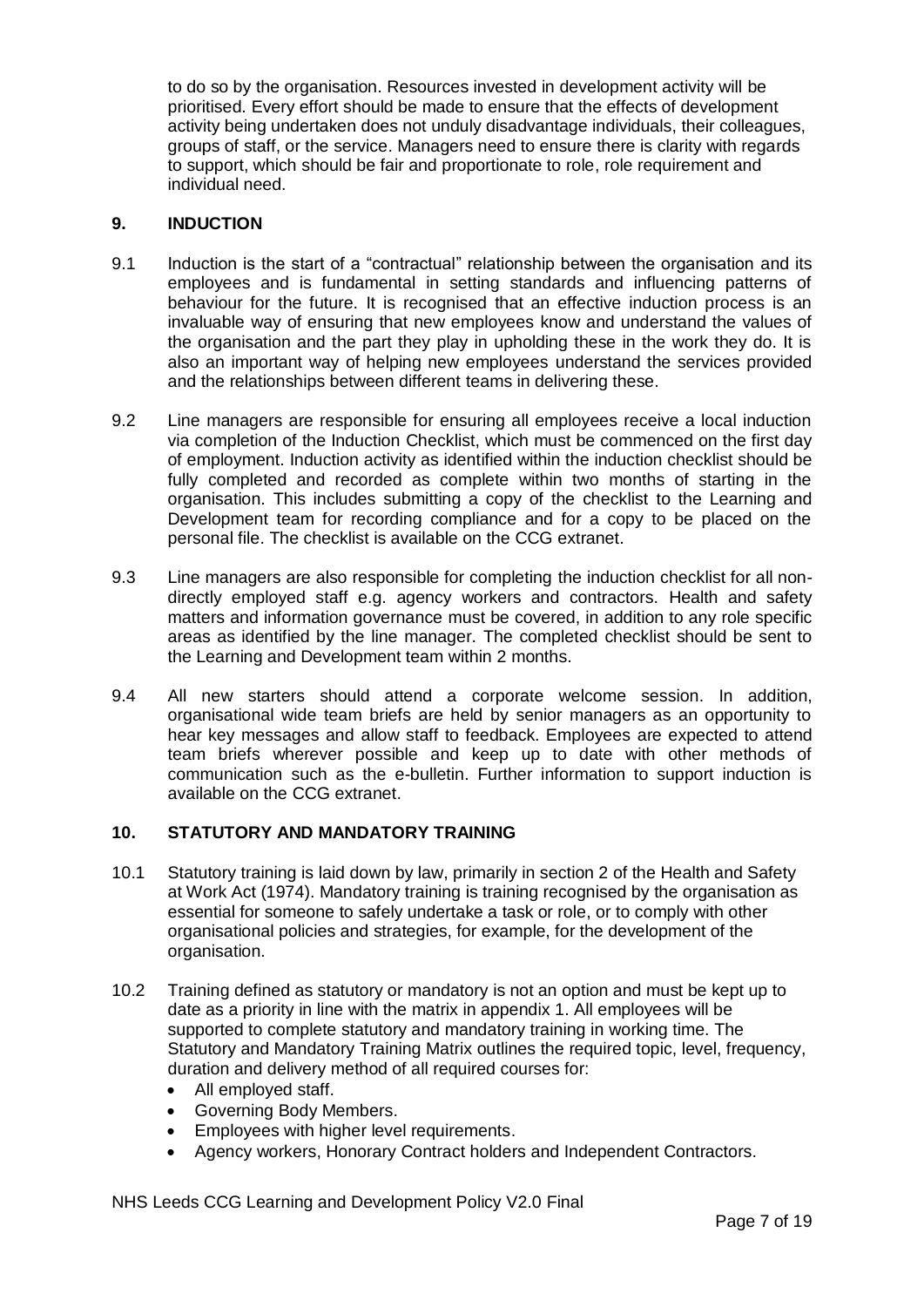- 10.3 This also covers specific "contractual" or similar mandatory requirements as required by the employed role, which require employees to dedicate time to continuing professional development and evidence of keeping up to date with their professional practice.
- 10.4 Statutory/Mandatory training requirements will be the first priority for personal development, and are governed by this policy in that respect*.* Managers and employees have a responsibility to ensure:
	- Statutory/Mandatory training requirements are identified at induction and reviewed during the appraisal process.
	- The opportunity to attend training is provided and taken.
	- Appropriate training records are maintained by both the employee and the organisation.
	- Statutory/Mandatory training compliance declared as part of request for pay progression, where applicable.
- 10.5 Upon appointment, all statutory/mandatory training should be completed within two months of the starting date. Priority should be given to complete Data Security Awareness, Fire Safety and Health and Safety in the first instance as soon as reasonably practicable. For non-directly employed staff (i.e. agency/contractors) the line manager should decide if they are required to complete any modules depending on the nature and length of the role.
- 10.6 Governing Body members will be expected to transfer their statutory and mandatory training compliance from their employer, or access the organisation's packages where appropriate. A copy of certificates should be provided to the Learning and Development team for compliance to be recorded.
- 10.7 Monthly dashboard activity will be produced in relation to Statutory/Mandatory training for the organisation's review and action. This will form the basis of a regular "conversation" with line managers in order to ensure agreed performance indicators are being met.

## **11. APPRAISAL**

- 11.1 The organisation recognises appraisal as an important process for employees and managers. appraisal gives employees the opportunity to engage in a dialogue about performance and development to ensure:
	- Employees are clear about what they have to achieve and objectives are agreed.
	- Achievements and strengths are recognised and contributions are valued.
	- Positive and constructive feedback is given.
	- Development needs and opportunities are identified and action plans created.
- 11.2 The appraisal documentation sets out the framework for assessment and records ongoing conversations, which will be used as evidence towards incremental Pay Progression, where applicable. The documentation should be used in conjunction with regular one to ones. Appraisal is a joint ongoing activity where both employees and managers have responsibility for making performance development reviews successful. Every employee is entitled to and required to participate in the process. Line managers should ensure appraisals are booked with the employees they manage to take place between April and June each year.
- 11.3 A formal annual assessment will take place on the achievement of objectives and demonstration of the organisation's values/behavioural framework, which sets out to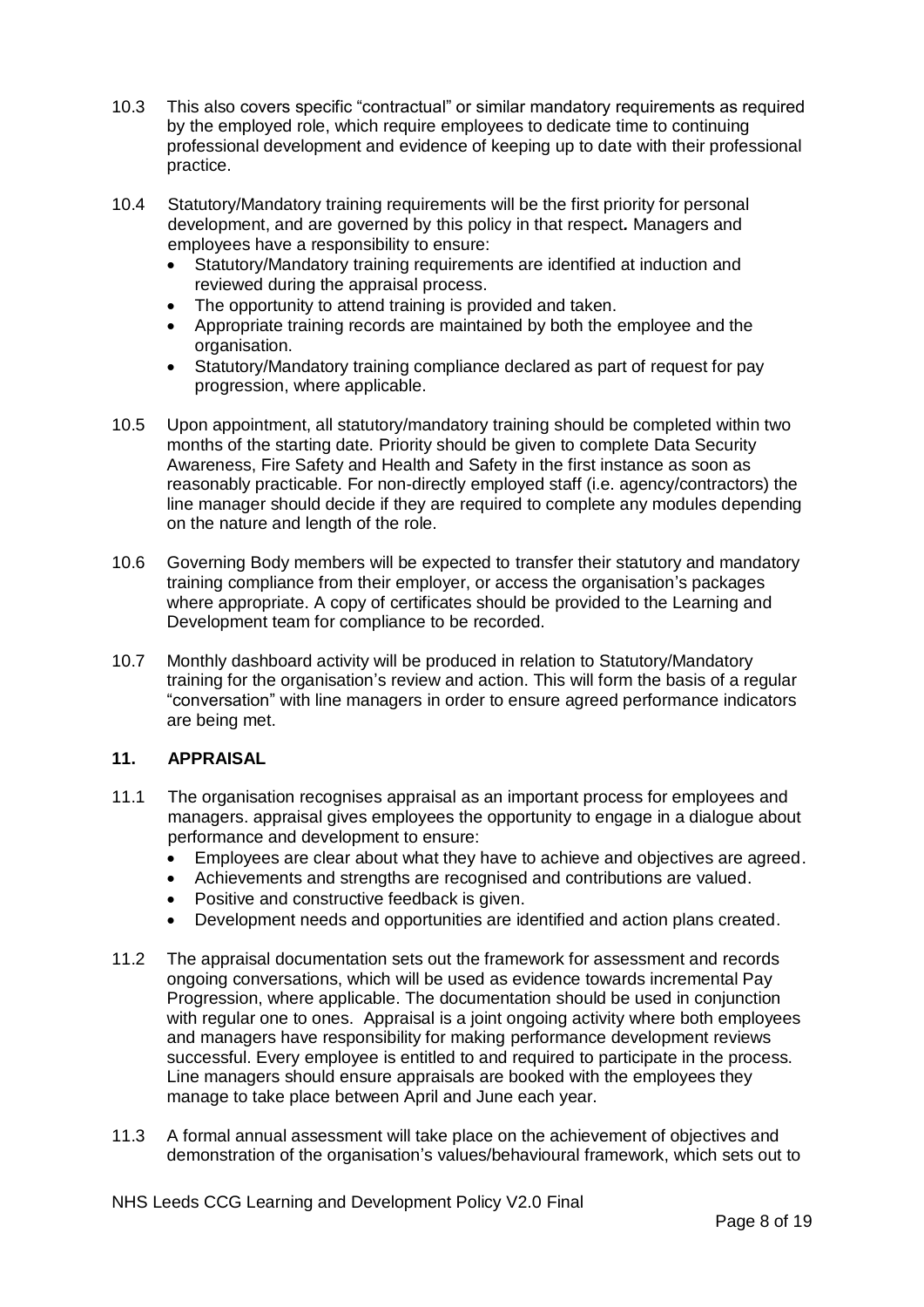describe behaviours, which support the organisation's vision and values. Objectives will be agreed with the employee as part of the induction process and must be specific measurable, attainable, realistic and time bound (SMART).

Managers and employees must sign and date the review and monitoring section on the documentation at the required intervals. A copy of the documentation must be sent to Learning and Development when the objectives and Personal Development Plan is agreed (to enable development needs to be captured) and at the annual review stage (to enable appraisal compliance to be logged on the dashboard). Appraisal guidance and documentation can be found on the extranet pages.

#### 11.4 Personal Development Plan

- 11.4.1 The Personal Development Plan (PDP) forms part of the Appraisal documentation. It is a set of learning activities designed to address specific identified needs for an employee's professional or personal development. Consideration must be given to any development gaps and support the employee to achieve their objectives. These must form part of the PDP to ensure achievement of objectives is realistic. Priority should be given to development that is essential to achieving objectives and performance in the job.
- 11.4.2 In addition to the essential, job-specific, development needs, consideration should also be given to the employee's future career ambitions so appropriate support can be given around "stretch" opportunities to develop future potential. There may also be some development needs agreed which are desirable to the organisation but not essential to the job which are agreed.

#### **12. RESOURCE ALLOCATION FOR LEARNING AND DEVELOPMENT ACTIVITIES**

- 12.1 The Employee Study and Training (Procedural Requirements) Regulations 2010 gives employees the right to request time off to train or study. Under the regulation there is no absolute right to take time off for training, and no requirement for employers to pay employees during the time off or to pay for the training itself. The organisation does however recognise the importance of investing in training and development for employees. On that basis the organisation will consider requests and may allocate support in terms of time and funding in line with procedures.
- 12.2 Employees may apply for various learning and development activities in relation to their employment. These may be delivered by internal provision or commissioned via external providers. In order to apply for organisational support with development activities, the employee must ensure their statutory and mandatory training is up to date and the development need must be identified as part of their personal development plan.
- 12.3 Employees who wish to engage in learning activities during working time that are outside the remit of the above may be able to do so in consultation with their line manager, for example, informal work shadowing. Line Managers are expected to consider requests within the spirit of the policy. Any decision will take into consideration the ability to continue normal service; fair practice and budget implications.

#### **13. APPLYING FOR DEVELOMENT ACTIVITIES**

13.1 The application form is available on the organisation's extranet pages. Although some learning and development activities do not incur direct costs, it is the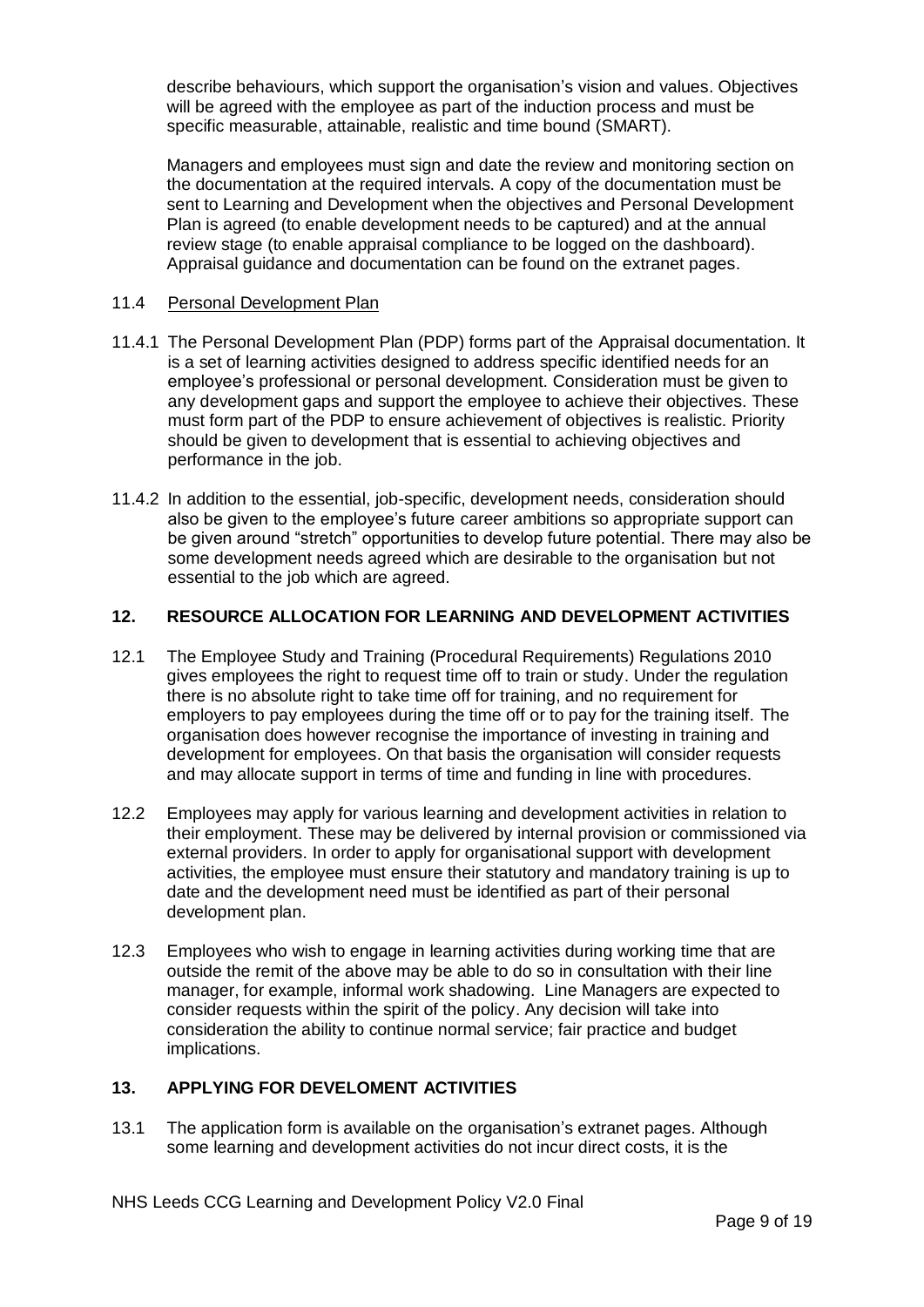responsibility of all staff to obtain line manager's approval and signature for activities as there may be indirect costs associated with the learning and development activity.

- 13.2 Learning and development activities may include e-learning packages, coaching, mentoring, shadowing, action learning sets, conferences or any other training package or course over and above statutory and mandatory training and mandatory continued professional development (CPD).
- 13.3 In making a decision, line managers should consider the relevance and benefit of the development to the role, individual, team and organisation.
- 13.4 Applications for development activities which are 5 working days or more and/or over £500 require additional organisational approval by the relevant Director. Any financial approval does not include subsidiary expenses such as travel, accommodation or course materials associated with a course of study. Employees may request support with these costs via their line manager and team budget.
- 13.5 Employees should be aware that they are responsible for any costs not agreed by the organisation or associated partners. Employees must arrange separate invoices where the cost of the learning or development activity is split between themselves and the organisation. The organisation will not pay the full cost and recover the balance from employee's salaries. Criteria for approval are shown in Appendix 2.
- 13.6 In the interest of public money, it is important that significant investment made in employees' development be retained in the NHS for a period of time in which the benefits can be realised. Where an employee voluntarily resigns from the organisation part way through or within 18 months of completing a development activity and does not undertake alternative NHS employment, support for funding under this category (i.e. £500 or more) may be subject to repayment on a sliding scale basis. This is only applicable to funding given for non-essential job requirements. For example, an employee who undertakes a course where £1800 is supported by the organisation who leaves 12 months after completing the course, they will be asked to repay  $6/18 \times £1800 = £600$  (i.e. for the 6 months remaining from the total 18 months they were required to stay in the organisation to fulfil the full 18 month criteria). Employment with another NHS employer will only be accepted where documentary evidence of the alternative employment is provided by the employee. Employees may also be required to repay any financial support where they remain in employment but do not complete the development activity, unless there are exceptional circumstances.
- 13.7 Employees and their line manager will be informed of the organisation's decision via email either approving support and setting out the specific conditions or declining support with an explanation. Where support is given in work time to undertake part of a dissertation/assignment, the final document must be made available to the organisation.
- 13.8 Reasons for not approving requests may include the training not improving the employee's effectiveness, time off having a detrimental effect on the organisation performance, additional costs, unable to reassign work for the period of time out of the organisation or if there is not enough work to undertake when the employee proposes to work to cover the missed time.

#### **14. DEALING WITH A DISPUTE**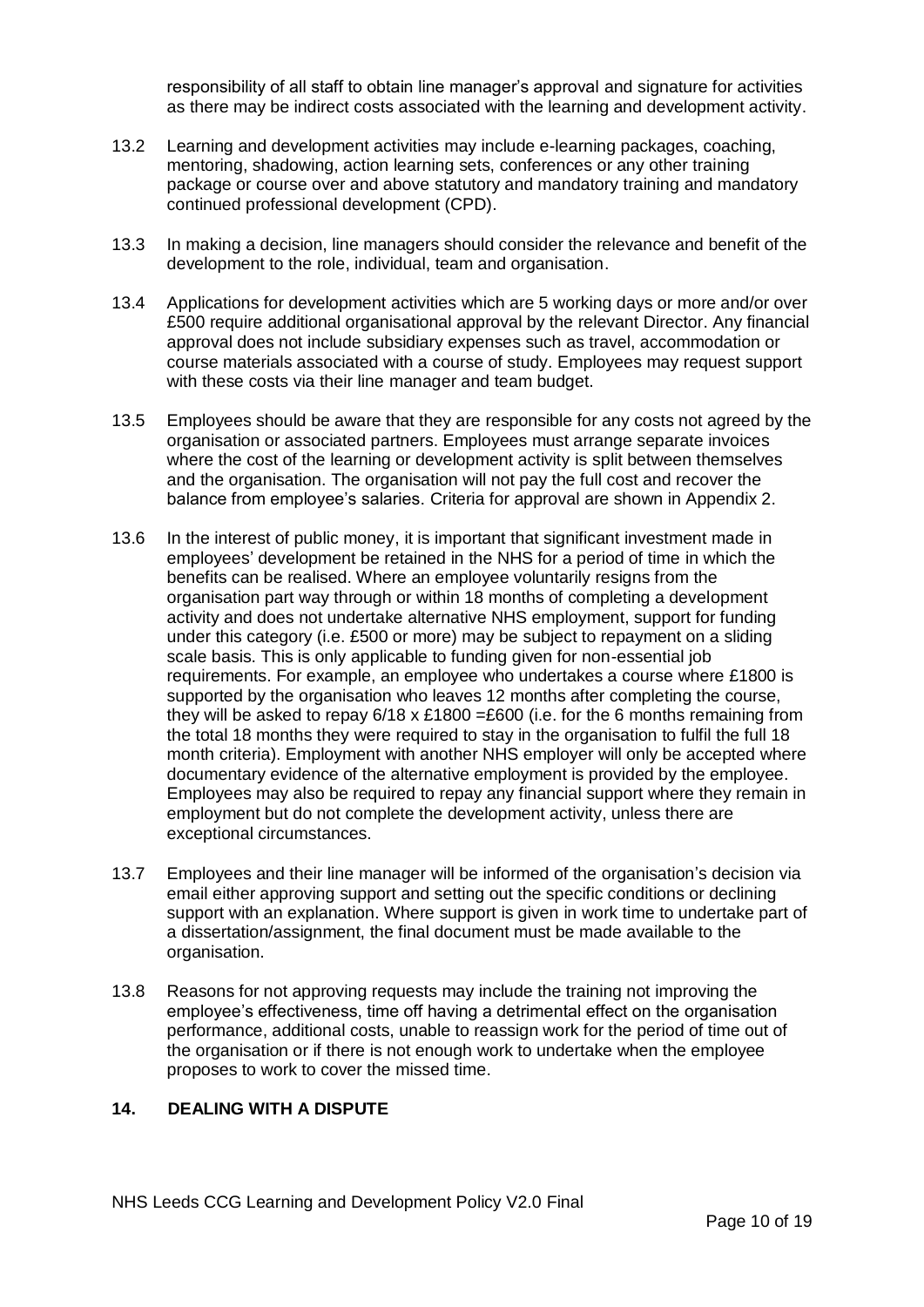14.1 Employees who feel they have been treated unfairly by refusal of study leave or funding should initially raise their concern with their line manager. Where resolution cannot be achieved through informal discussion, an employee may put forward a grievance in line with the guidelines set down in the organisation's Grievance Policy.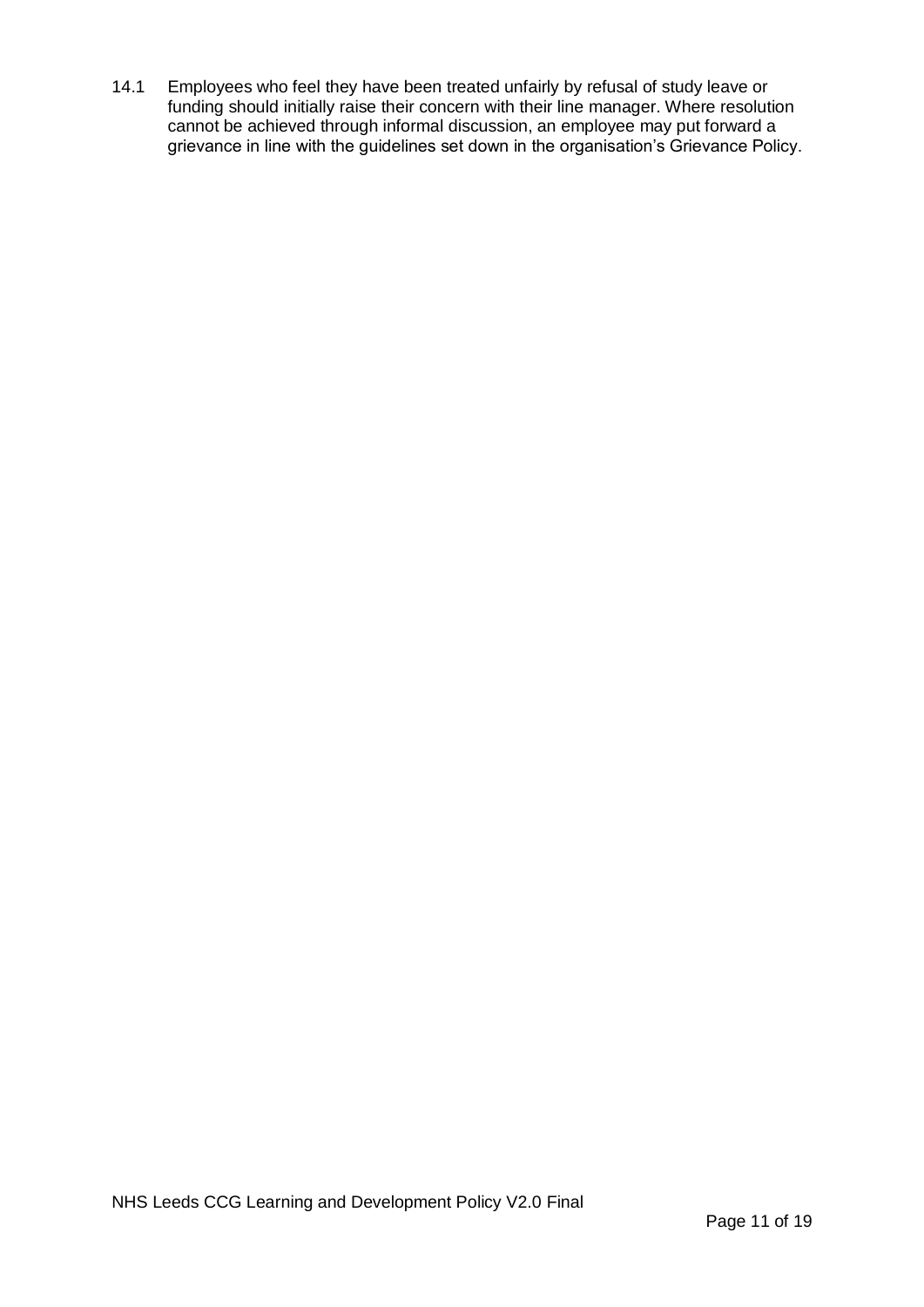## **APPENDIX 1**

#### **Table 1 Guide for Line Managers to use to determine basic Statutory and Mandatory Training requirements**

| <b>Topic</b>                                           | Level                           | Frequency        | <b>Directly Employed Staff</b>                                   | Governing Body- Lay Members/Secondary Care<br><b>Consultant/Member Representatives</b>                                                                                             | <b>Agency Staff/Contractors</b>                                                                                                                              |
|--------------------------------------------------------|---------------------------------|------------------|------------------------------------------------------------------|------------------------------------------------------------------------------------------------------------------------------------------------------------------------------------|--------------------------------------------------------------------------------------------------------------------------------------------------------------|
| <b>Fire Safety</b>                                     | Level One                       | Annually         | Complete on e-learning<br>platform or at Face to<br>Face session | Cover in depth when completing Local Induction<br>Checklist, provide a copy of local Fire Evacuation<br>procedures and confirm understanding by email to<br>L&D Team for recording | Complete on e-learning platform or at Face to<br>Face session                                                                                                |
| <b>Data Security</b><br><b>Awareness</b>               | Level One - Basic<br>Awareness  | Annually         | Complete on e-learning<br>platform                               | Can be completed online or transferred from<br>another organisation as long as evidence is provided<br>and in date                                                                 | Complete on e-learning platform. Can be<br>transferred from another organisation as long<br>as evidence is provided                                          |
| <b>Equality &amp;</b><br><b>Diversity</b>              | <b>Equality &amp; Diversity</b> | Every 3<br>years | Complete on e-learning<br>platform                               | Complete online or face to face at Governing Body<br>Development Session                                                                                                           | Complete on e-learning platform<br>Can be transferred from another organisation<br>as long as evidence is provided                                           |
| Health &<br>Safety                                     | <b>Basic Awareness</b>          | Every 3<br>years | Complete on e-learning<br>platform                               | Not required to complete                                                                                                                                                           | Complete on e-learning platform                                                                                                                              |
| <b>Fraud</b><br><b>Awareness</b>                       | <b>Basic Awareness</b>          | Every 3<br>years | Complete on e-learning<br>platform or at Face to<br>Face session | Complete online or face to face at Governing Body<br><b>Development Session</b>                                                                                                    | Complete on e-learning platform                                                                                                                              |
| Safeguarding<br><b>Adults</b>                          | Level One - Basic<br>Awareness  | Every 3<br>years | Complete booklet (will<br>be sent out with alerts)               | Complete booklet and return to Safeguarding Team<br>for marking and L&D Team for recording. Regular<br>updates will also be given at GB Board Development<br>Sessions              | Complete booklet (will be sent out with<br>alerts)                                                                                                           |
| Safeguarding<br>Children                               | Level One - Basic<br>Awareness  | Every 3<br>years | Complete booklet (be<br>sent out with alerts)                    | Complete booklet and return to Safeguarding Team<br>for marking and L&D Team for recording. Regular<br>updates will also be given at GB Board Development<br>Sessions              | Complete booklet (will be sent out with<br>alerts)                                                                                                           |
| <b>Moving &amp;</b><br><b>Handling</b>                 | <b>Basic Awareness</b>          | Every 2<br>years | All staff to complete on<br>e-learning platform                  | Not required to complete                                                                                                                                                           | If required as part of role, to be completed in<br>under 12 weeks.<br>If role doesn't include routine moving and<br>handling, to be completed after 12 weeks |
| <b>Infection</b><br><b>Prevention &amp;</b><br>Control | Level One - Basic<br>Awareness  | Every 3<br>years | All staff to complete on<br>e-learning platform                  | Not required to complete                                                                                                                                                           | Complete e-learning platform if in post for<br>more than 12 weeks                                                                                            |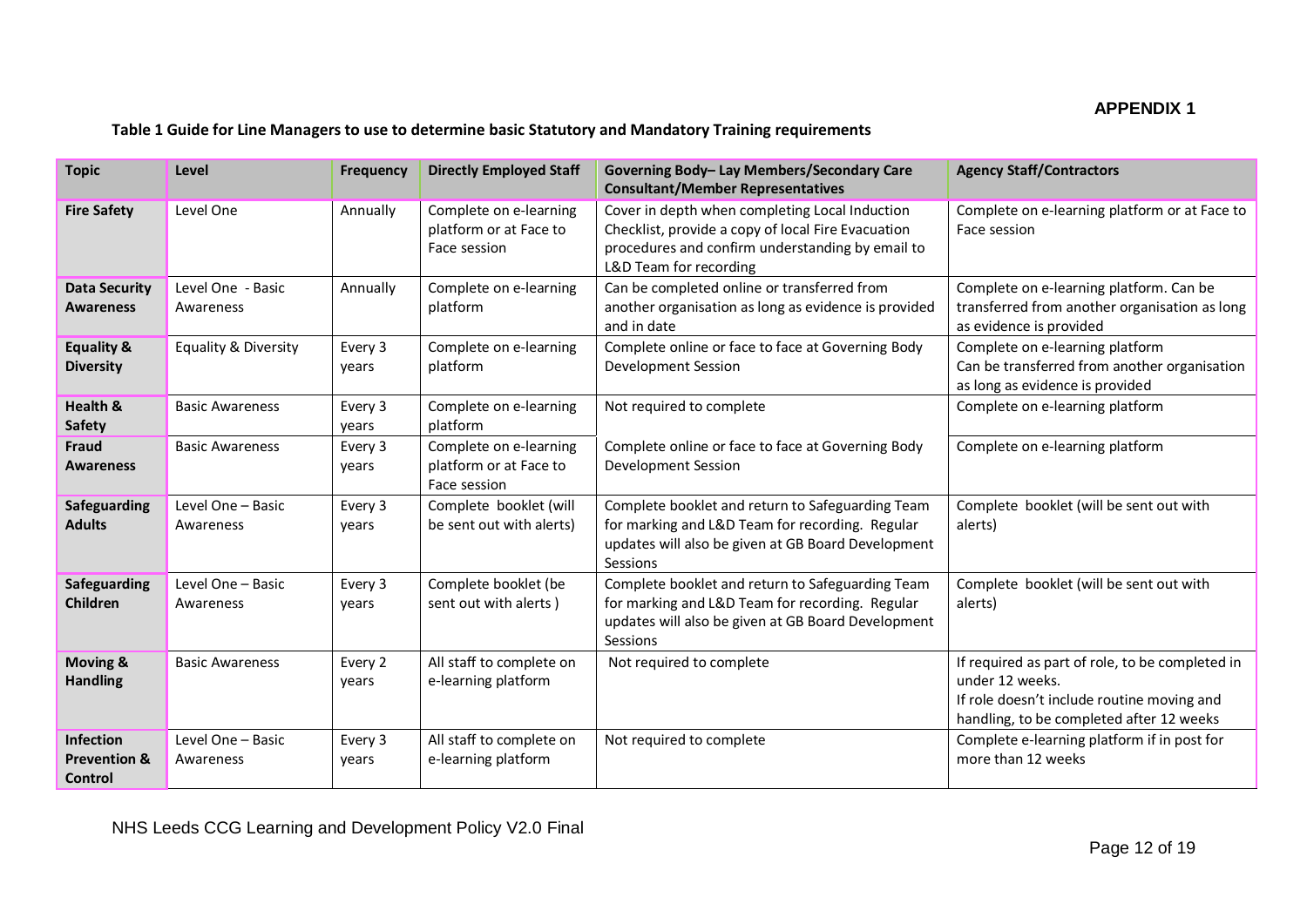| <b>Conflict of</b> | Level One -<br>Conflict of | Annually | All staff to complete on | Complete online | Complete e-learning platform if in post for |
|--------------------|----------------------------|----------|--------------------------|-----------------|---------------------------------------------|
| <b>Interest</b>    | Interest Awareness         |          | e-learning platform      |                 | more than 12 weeks                          |

## **Table 2 - Guide for Line Managers to use to determine Statutory and Mandatory Training for staff with higher level role requirements**

| <b>Topic</b>                                                   | Level                                                                                        | <b>Frequency</b>                                                                                        | <b>Mandatory for</b>                                                                                                                                                                                                                    | Duration and delivery method                                            | Delivered by:                          |
|----------------------------------------------------------------|----------------------------------------------------------------------------------------------|---------------------------------------------------------------------------------------------------------|-----------------------------------------------------------------------------------------------------------------------------------------------------------------------------------------------------------------------------------------|-------------------------------------------------------------------------|----------------------------------------|
| <b>Information</b><br>Governance-<br><b>Caldicott Guardian</b> | Accountabilit<br>y for<br>organisationa<br>I Information                                     | Once followed<br>by refreshers as<br>required to<br>update<br>competence and<br>annual IG<br>refreshers | Identified role within<br>organisations for Information<br>Governance                                                                                                                                                                   | Variable<br>E-Learning and/or classroom                                 | <b>Externally sourced</b>              |
| <b>Conflict Resolution</b>                                     | One level                                                                                    | 3 yearly                                                                                                | All frontline staff who come<br>into contact with patients and<br>the public or identified at risk.                                                                                                                                     | I day with a half day update<br>Classroom                               | <b>Conflict Resolution</b>             |
| <b>Safeguarding</b><br><b>Children</b>                         | Level 1<br>Advanced<br>Level 2Level<br>3 (also need<br>to attend<br><b>WRAP</b><br>Training) | 3 yearly<br>3 yearly<br>3 yearly                                                                        | Any staff with incidental patient<br>contact<br>All clinical staff who have<br>regular contact with<br>children/young people<br>All clinical staff who potentially<br>contribute to assess, plan and<br>intervene care needs of a child | Half Day<br>Classroom<br>Half Day<br>Classroom<br>Half day<br>Classroom | Safeguarding Team<br>Safeguarding Team |
| <b>Safeguarding</b><br><b>Adults</b>                           | Level 2                                                                                      | Annually                                                                                                | All clinical staff who have<br>regular contact with vulnerable<br>adults                                                                                                                                                                | 10 hours<br>Classroom                                                   | Safeguarding Team                      |
| <b>Mental Capacity Act</b>                                     | One level                                                                                    | 3 yearly                                                                                                | All staff who are required to<br>undertake Safeguarding<br>Vulnerable Adults Level 2<br>training                                                                                                                                        | 1.5 hours<br>E-learning                                                 | <b>Mental Capacity Act</b>             |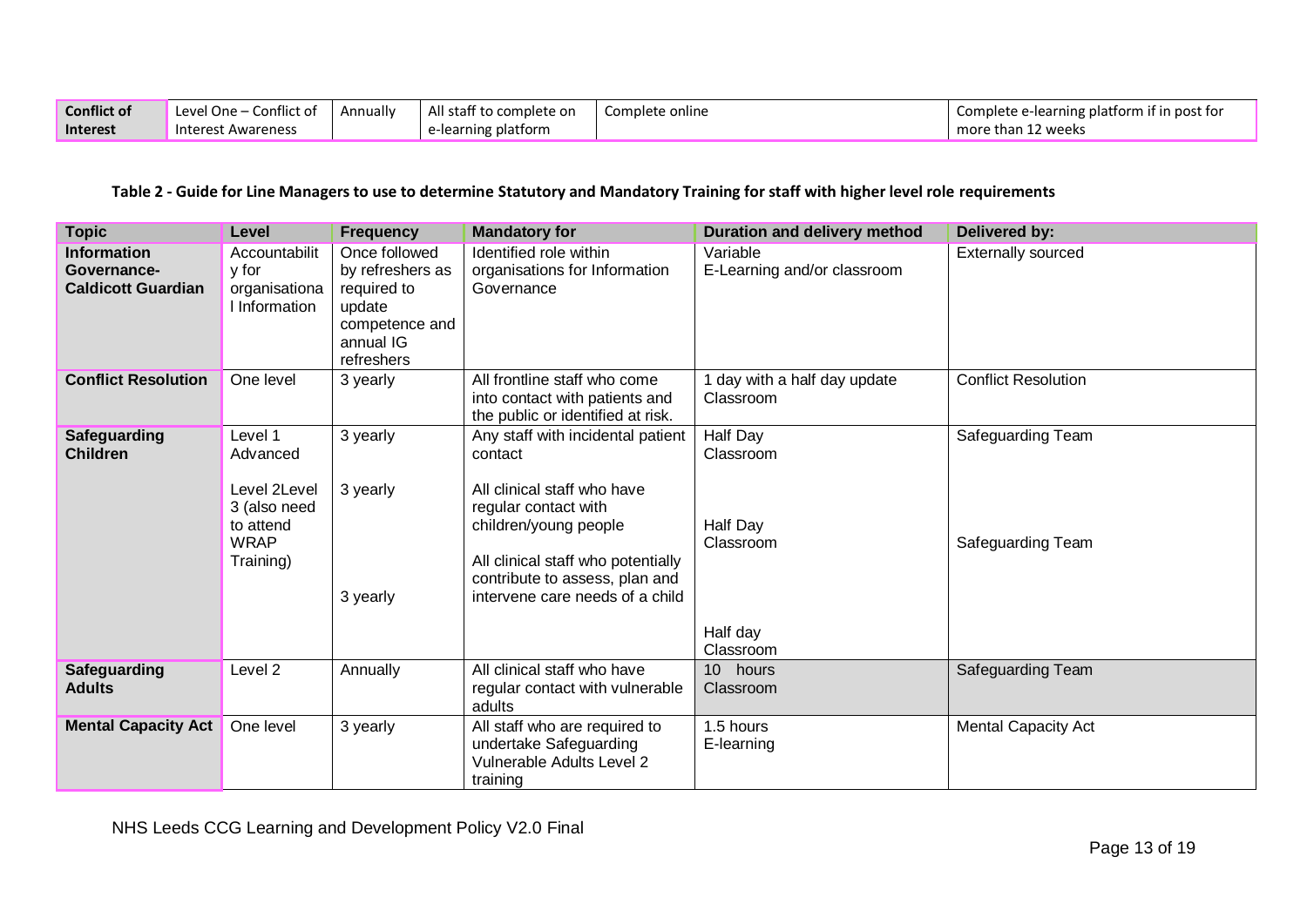| <b>Basic life Support</b> | One level | Annually | All Clinical and Clinical | Half day  | Externally sourced |
|---------------------------|-----------|----------|---------------------------|-----------|--------------------|
| (CPR) (including          |           |          | Support Workers.          | Classroom |                    |
| Anaphylaxis and           |           |          |                           |           |                    |
| defibrillation)           |           |          |                           |           |                    |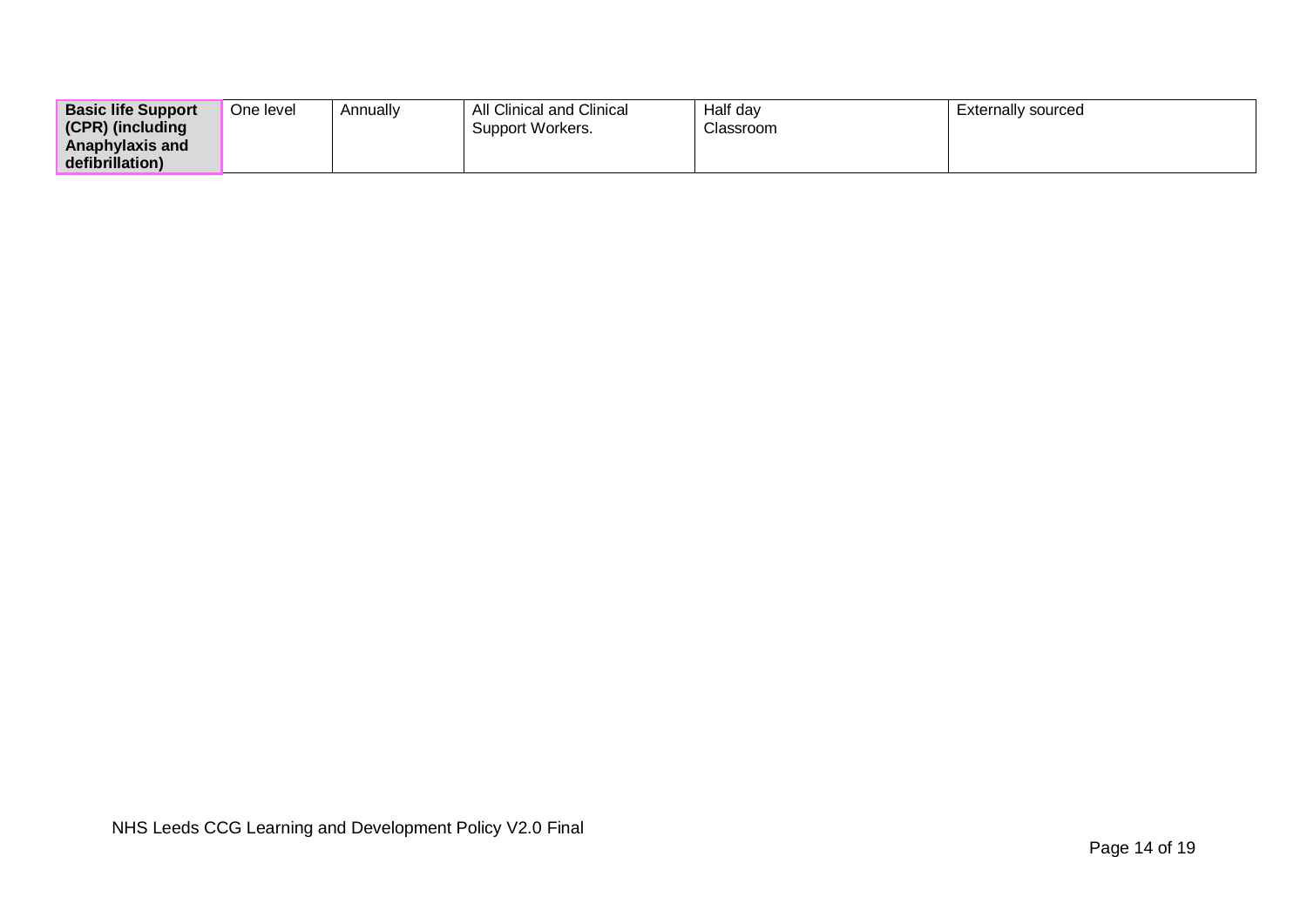## **APPENDIX 2**

# **LONG TERM DEVELOPMENT ACTIVITY CRITERIA**

| <b>Class</b> | <b>Description and Criteria</b> | <b>Examples</b>                      | <b>Support Provided</b>                                        | <b>Commitment Expected From the</b><br>Individual |
|--------------|---------------------------------|--------------------------------------|----------------------------------------------------------------|---------------------------------------------------|
| $\mathsf{A}$ | Job Requirement                 |                                      |                                                                |                                                   |
|              |                                 | Programmes explicitly                | <b>Direct Costs</b> - the organisation funds 100% of course,   | To attend all training in a timely manner to      |
|              | - deemed by the                 | provided, commissioned, or           | exam, and other materials required by the programme, to        | meet statutory / mandatory and competency         |
|              | organisation / manager to       | approved by the                      | enable the individual to fulfil the requirements of the        | Requirements of the Appraisal                     |
|              | be required of the              | organisation to comply with          | development programme / activity                               | Be committed to sharing their learning within t   |
|              | individual to fulfil their      | the NHS Plan, legal /                |                                                                |                                                   |
|              | role or the requirements        | statutory / mandatory                | <b>Indirect Costs</b> – the organisation funds 100% of travel, |                                                   |
|              | of their professional           | requirements, national or            | accommodation, and similar reasonable costs required to        |                                                   |
|              | registration, by reference      | organisational policies,             | enable the individual to attend the programme. The             |                                                   |
|              | to the employee job             | employment or                        | Manager will determine what reasonable costs are, and          |                                                   |
|              | description/person spec         | performance requirements             | arrange funding via their own budget (outside of the           |                                                   |
|              | and competency                  |                                      | panel). Standard travel will be expected.                      |                                                   |
|              | expectation                     | Examples of support would            |                                                                |                                                   |
|              |                                 | include those areas of               | Time Off – the organisation provides the individual all        |                                                   |
|              | - the first priority for use of | training which are expected          | time off, which includes time off in lieu, or in exceptional   |                                                   |
|              | organisational resources        | within the <b>Essential</b> criteria | circumstances, pays them such time to enable them to           |                                                   |
|              |                                 | of Job Descriptions and full         | attend required events, exams etc.                             |                                                   |
|              |                                 | outline competency                   |                                                                |                                                   |
|              |                                 | expectations or where there          |                                                                |                                                   |
|              |                                 | is a new service                     |                                                                |                                                   |
|              |                                 | development and roles                |                                                                |                                                   |
|              |                                 | have been identified to              |                                                                |                                                   |
|              |                                 | enhance their skill to meet          |                                                                |                                                   |
|              |                                 | the essential elements of            |                                                                |                                                   |
|              |                                 | the service and will be an           |                                                                |                                                   |
|              |                                 | expectation of the applicant         |                                                                |                                                   |
|              |                                 | to meet this criteria.               |                                                                |                                                   |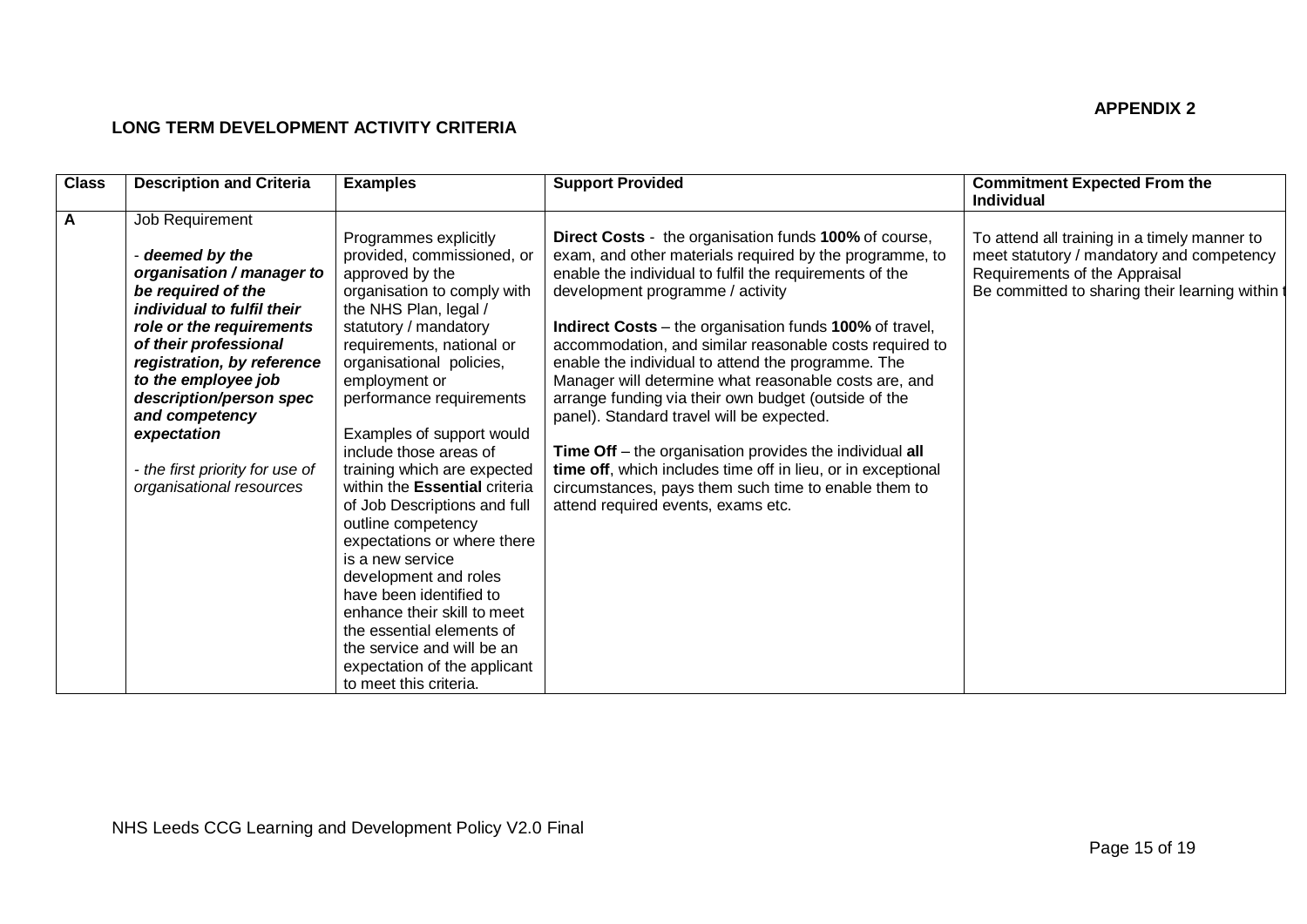| B | Mutually Beneficial                                                                                                                                                                                                                                                                                                                                           |                                                                                                                                                                                                                                                                                                                                                                                                                                                                                                                                                                                                                                                                                                                                                                                                                                                                         |                                                                                                                                                                                                                                                                                                                                                                                                                                                                                                                                                                                                         |                                                                                                                                                                                                                                                                                                                                                                                                                                                                                                                                                                                                                             |  |
|---|---------------------------------------------------------------------------------------------------------------------------------------------------------------------------------------------------------------------------------------------------------------------------------------------------------------------------------------------------------------|-------------------------------------------------------------------------------------------------------------------------------------------------------------------------------------------------------------------------------------------------------------------------------------------------------------------------------------------------------------------------------------------------------------------------------------------------------------------------------------------------------------------------------------------------------------------------------------------------------------------------------------------------------------------------------------------------------------------------------------------------------------------------------------------------------------------------------------------------------------------------|---------------------------------------------------------------------------------------------------------------------------------------------------------------------------------------------------------------------------------------------------------------------------------------------------------------------------------------------------------------------------------------------------------------------------------------------------------------------------------------------------------------------------------------------------------------------------------------------------------|-----------------------------------------------------------------------------------------------------------------------------------------------------------------------------------------------------------------------------------------------------------------------------------------------------------------------------------------------------------------------------------------------------------------------------------------------------------------------------------------------------------------------------------------------------------------------------------------------------------------------------|--|
|   | - deemed by the<br>organisation's manager<br>to be desirable or offer<br>substantial benefits to the<br>organisation, but also<br>offer specific personal /<br>professional / career<br>benefits to the individual,<br>such that warrant some<br>financial contribution<br>from them<br>- supportable assuming<br>corporate priorities have<br>been fulfilled | Programmes which are<br>approved by the<br>organisation or the relevant<br>Director as directly relevant<br>to the individual's role or<br>profession but which also<br>offer them recognisable<br>benefit e.g. a<br>qualification, or other<br>definable competence,<br>which may be<br>transferable, or which<br>may facilitate the<br>advancement of their<br>career.<br>Examples of such support<br>would be "desirable"<br>features within the person<br>specification or support to<br>individuals post second<br>gateway to enhance skills<br>over and above those<br>required for their employed<br>role or additional service<br>skills. This may include<br>increasing similar skills,<br>which already exist and<br>held by other members of<br>the team and are not<br>essential for the<br>continuance of service but<br>could enhance individual<br>CV's. | <b>Direct and Indirect Costs - The individual and their</b><br>manager agree an apportionment of the responsibility for<br>costs such that the individual contributes an amount<br>equal to 25% of the total costs, in recognition of the<br>benefits that accrue to them.<br><b>Time Off</b> – The individual and their manager agree an<br>allowance for time off such that the individual<br>contributes their own time equivalent to at least 25%<br>of that required to fulfil the programme, in recognition of<br>the benefits that accrue to them. This will be pro rata for<br>part time staff. | Individuals will be asked to commit<br>themselves to remaining in the<br>organisation's employment (or NHS<br>employment), for an 18 month period, or<br>otherwise repaying, pro rata, costs directly<br>incurred by the organisation.<br>Should an employee only part complete a<br>programme without exceptional<br>circumstances they may also be required to<br>repay the costs directly incurred by the<br>organisation.<br>To attend all training in a timely manner to<br>meet statutory / mandatory and competency<br>Requirements of the Appraisal<br>Be committed to sharing the learning within<br>the workplace |  |
|   |                                                                                                                                                                                                                                                                                                                                                               |                                                                                                                                                                                                                                                                                                                                                                                                                                                                                                                                                                                                                                                                                                                                                                                                                                                                         |                                                                                                                                                                                                                                                                                                                                                                                                                                                                                                                                                                                                         |                                                                                                                                                                                                                                                                                                                                                                                                                                                                                                                                                                                                                             |  |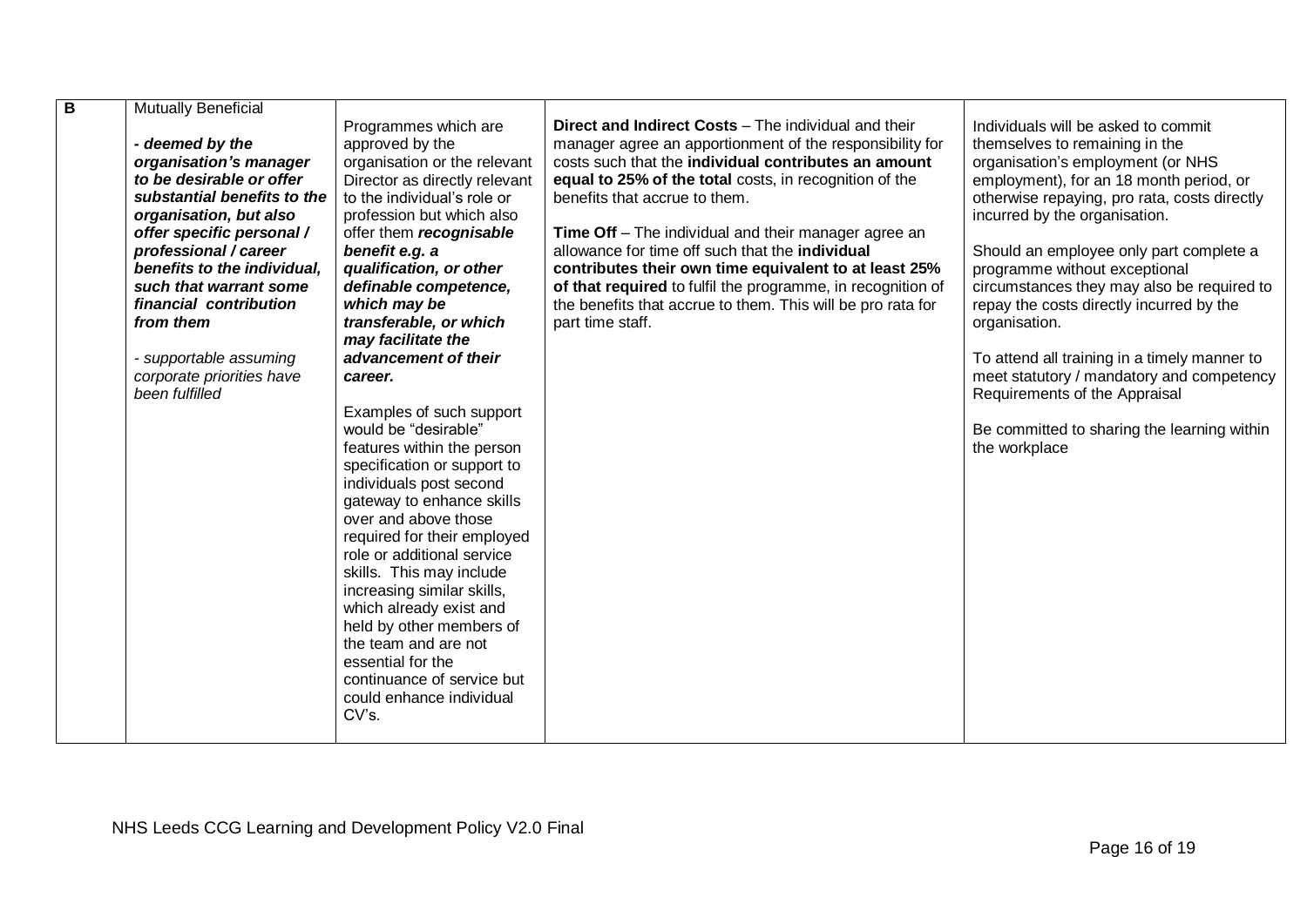| $\overline{\mathbf{c}}$ | <b>Individual Interest</b>                                  | Programmes specific to the<br>individual's role or | Where the organisational budget allows:                       | This development is anticipated to be<br>undertaken largely in the individual's own |
|-------------------------|-------------------------------------------------------------|----------------------------------------------------|---------------------------------------------------------------|-------------------------------------------------------------------------------------|
|                         | - deemed by the manager                                     | profession which offer them                        | <b>Direct and Indirect Costs - The individual and their</b>   | time.                                                                               |
|                         | to be of more benefit to the                                | a qualification, CPD                               | manager agree an apportionment of the responsibility for      |                                                                                     |
|                         | individual than the                                         | recognition, other externally                      | costs such that the individual contributes an amount          | Individuals will be asked to commit                                                 |
|                         | organisation, for which                                     | recognised accreditation                           | equal to at least (75%) of the total costs, in recognition of | themselves to remaining in the                                                      |
|                         | some time off and some                                      | beyond role expectation or                         | the benefits that accrue to them.                             | organisation's employment (or NHS                                                   |
|                         | financial support may be                                    | equivalent level of                                | <b>Time Off</b> – The individual and their manager agree an   | employment), for an 18 month period, or                                             |
|                         | appropriate in recognition of<br>the individual's desire to | competence.                                        | allowance for time off such that the greater commitment       | otherwise repaying, pro rata, costs directly<br>incurred by the organisation.       |
|                         | learn and develop, but                                      | Also, conferences and                              | is from the individual (at least 75%) in recognition of the   |                                                                                     |
|                         | which can only be                                           | other development                                  | benefits that accrue to them. This will be pro rata for part  | Should an employee only part complete a                                             |
|                         | supported assuming                                          | programmes initiated and                           | time staff.                                                   | programme without exceptional                                                       |
|                         | corporate priorities have                                   | sourced by individuals                             |                                                               | circumstances they may also be required to                                          |
|                         | been fulfilled. It should be                                | which cannot be justified as                       |                                                               | repay the costs directly incurred by the                                            |
|                         | noted this learning might be                                | a role requirement                                 |                                                               | organisation.                                                                       |
|                         | a low priority in light of the<br>limited budgets and       | (Category A) or of<br>substantial benefit to the   |                                                               | To attend all training in a timely manner to                                        |
|                         | capacity available.                                         | organisation (Category B)                          |                                                               | meet statutory / mandatory and competency                                           |
|                         |                                                             |                                                    |                                                               | requirements of the Appraisal.                                                      |
|                         |                                                             | Example of such support is                         |                                                               |                                                                                     |
|                         |                                                             | where an employee wishes                           |                                                               | Be committed to sharing the learning within                                         |
|                         |                                                             | to develop skills towards a                        |                                                               | the workplace.                                                                      |
|                         |                                                             | future career opportunity                          |                                                               |                                                                                     |
|                         |                                                             | which does not relate to<br>their current role.    |                                                               |                                                                                     |
|                         |                                                             |                                                    |                                                               |                                                                                     |
|                         |                                                             |                                                    |                                                               |                                                                                     |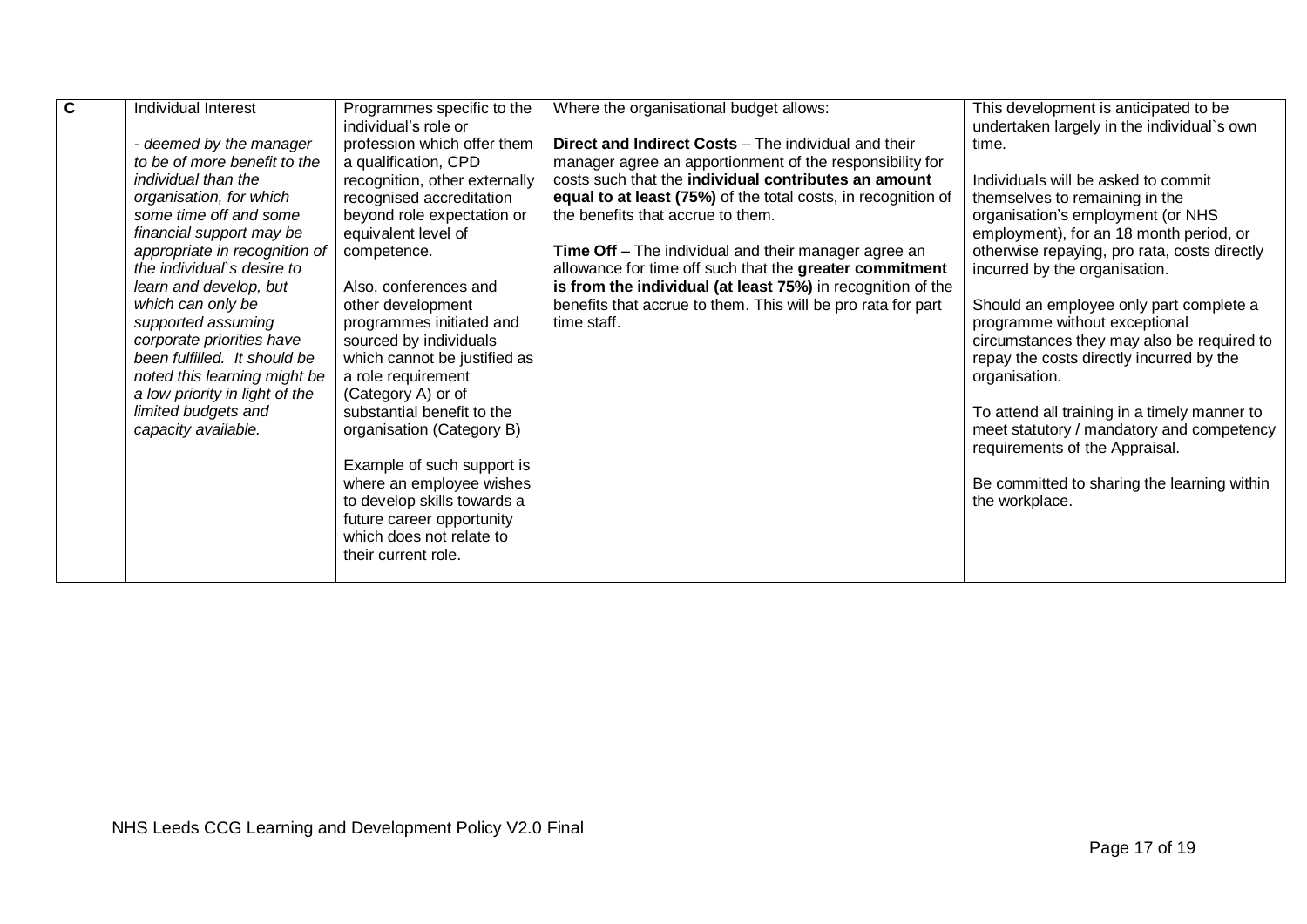# **Equality Impact Assessment**

| Title of policy                                        | Learning and Development Policy |                        |
|--------------------------------------------------------|---------------------------------|------------------------|
| Names and roles of people completing the<br>assessment | Cath Jackson, Snr L&D Lead      |                        |
| Date assessment started/completed                      | Started:<br>10/05/18            | Completed:<br>17/08/18 |
| <b>Reviewed by Neil Robson</b>                         | 15/05/18                        | 17/08/18               |

| 1. Outline                              |                                                                                                                                            |
|-----------------------------------------|--------------------------------------------------------------------------------------------------------------------------------------------|
| Give a brief summary<br>of the policy   | To provide a process and framework for support to managers and<br>employees to access Induction, Learning and Development &<br>Appraisals. |
| What outcomes do you<br>want to achieve | Equitable access to learning and development support to<br>demonstrate competence within role employed.                                    |

| 2. Evidence, data or research |                                                        |  |  |
|-------------------------------|--------------------------------------------------------|--|--|
| Give details of               | The impact assessment is informed and supported by ESR |  |  |
| evidence, data or             | equality and diversity impact data sets.               |  |  |
| research used to              |                                                        |  |  |
| inform the analysis of        |                                                        |  |  |
| impact                        |                                                        |  |  |

| 3. Analysis of impact                                                                       |                          |             |                           |  |
|---------------------------------------------------------------------------------------------|--------------------------|-------------|---------------------------|--|
| This is the core of the assessment, using the information above detail the actual or likely |                          |             |                           |  |
| impact on protected groups, with consideration of the general duty to;                      |                          |             |                           |  |
| eliminate unlawful discrimination; advance equality of opportunity; foster good relations   |                          |             |                           |  |
|                                                                                             | Are there any likely     | Are these   | What action will be taken |  |
|                                                                                             | impacts?                 | negative or | to address any negative   |  |
|                                                                                             | Are any groups going to  | positive?   | impacts or enhance        |  |
|                                                                                             | be affected differently? |             | positive ones?            |  |
|                                                                                             | Please describe.         |             |                           |  |
| Age                                                                                         | <b>No</b>                |             |                           |  |
|                                                                                             |                          |             |                           |  |
| <b>Carers</b>                                                                               | <b>No</b>                |             |                           |  |
|                                                                                             |                          |             |                           |  |
| <b>Disability</b>                                                                           | <b>No</b>                |             |                           |  |
| <b>Sex</b>                                                                                  | No.                      |             |                           |  |
|                                                                                             |                          |             |                           |  |
| Race                                                                                        | <b>No</b>                |             |                           |  |
| <b>Religion or</b>                                                                          | No                       |             |                           |  |
| belief                                                                                      |                          |             |                           |  |
| <b>Sexual</b>                                                                               | <b>No</b>                |             |                           |  |
| orientation                                                                                 |                          |             |                           |  |
| Gender                                                                                      | <b>No</b>                |             |                           |  |
| reassignment                                                                                |                          |             |                           |  |
| <b>Pregnancy and</b>                                                                        | <b>No</b>                |             |                           |  |
| maternity                                                                                   |                          |             |                           |  |